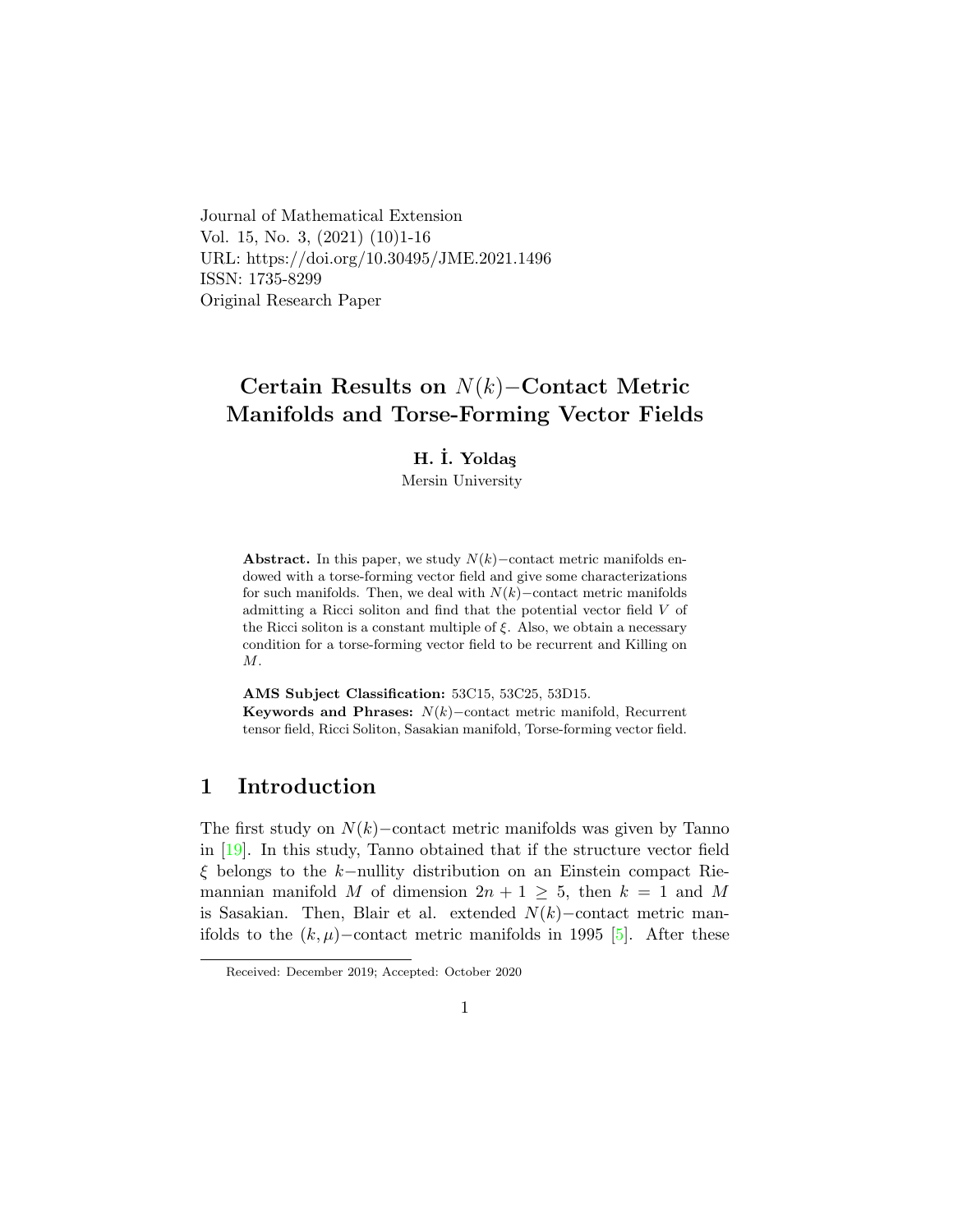works,  $N(k)$ –contact metric manifolds and  $(k, \mu)$ –contact metric manifolds have been studied extensively by many mathematicians on many context. For more details (see [\[11\]](#page-14-1), [\[12\]](#page-14-2) and  $[16]-[18]$  $[16]-[18]$ ).

The notion of Ricci soliton in Riemannian geometry was introduced by Hamilton as a natural generalization of Einstein metric in 1988 [\[14\]](#page-15-3). This notion corresponds to the self-similar solution of Hamilton's Ricci flow:  $\frac{\partial}{\partial t}g = -2S$ , viewed as a dynamical system on the space of Riemannian metrics modulo diffeomorphims and scaling. Also, it models the formation of singularities in the Ricci flow. A Riemannian manifold  $(M, g)$  is called a Ricci soliton if the following condition is satisfied for arbitrary vector fields  $X, Y$  on  $M$ 

<span id="page-1-0"></span>
$$
(\pounds_V g)(X, Y) + 2S(X, Y) + 2\lambda g(X, Y) = 0,\t(1)
$$

where  $\mathcal{L}_V g$  denotes the Lie-derivative of the metric tensor g along vector field V, S is the Ricci tensor of M and  $\lambda$  is a constant. If  $\mathcal{L}_V g = 0$ and  $\mathcal{L}_V g = \rho g$ , then potential vector field V is said to be Killing and conformal Killing, respectively, where  $\rho$  is a function. Also, when V is zero or Killing in  $(1)$ , then Ricci soliton reduces to Einstein manifold. In addition, a Ricci soliton is called gradient if the potential field  $V$  is the gradient of a potential function  $-f$  (i.e.,  $V = -\nabla f$ ) and is called shrinking, steady or expanding depending on  $\lambda < 0, \lambda = 0$  or  $\lambda > 0$ , respectively.

On the other hand, vector fields have been used for studying differential geometry of manifolds since they determine most geometric properties of the related object. One of these vector fields is torse-forming vector fields. They appear in many areas of diferential geometry and physics. Torse-forming vector fields were firstly defined and studied by Yano [\[20\]](#page-15-4). In recent years, they were studied by different authors such as Chen  $[8]$ , Blaga et al.  $[1]$ , Mihai et al.  $[15]$  and Crasmareanu  $[9]$ ,  $[10]$ . According to Yano, a vector field v on a Riemannian manifold  $(M, g)$  is called torse-forming if it satisfies the following condition

<span id="page-1-1"></span>
$$
\nabla_X v = fX + \alpha(X)v,\tag{2}
$$

where  $\nabla$  is the Levi-Civita connection on M,  $\alpha$  is a 1–form and f is a smooth function on M, for any  $X \in \Gamma(TM)$ . If the 1-form  $\alpha$  vanishes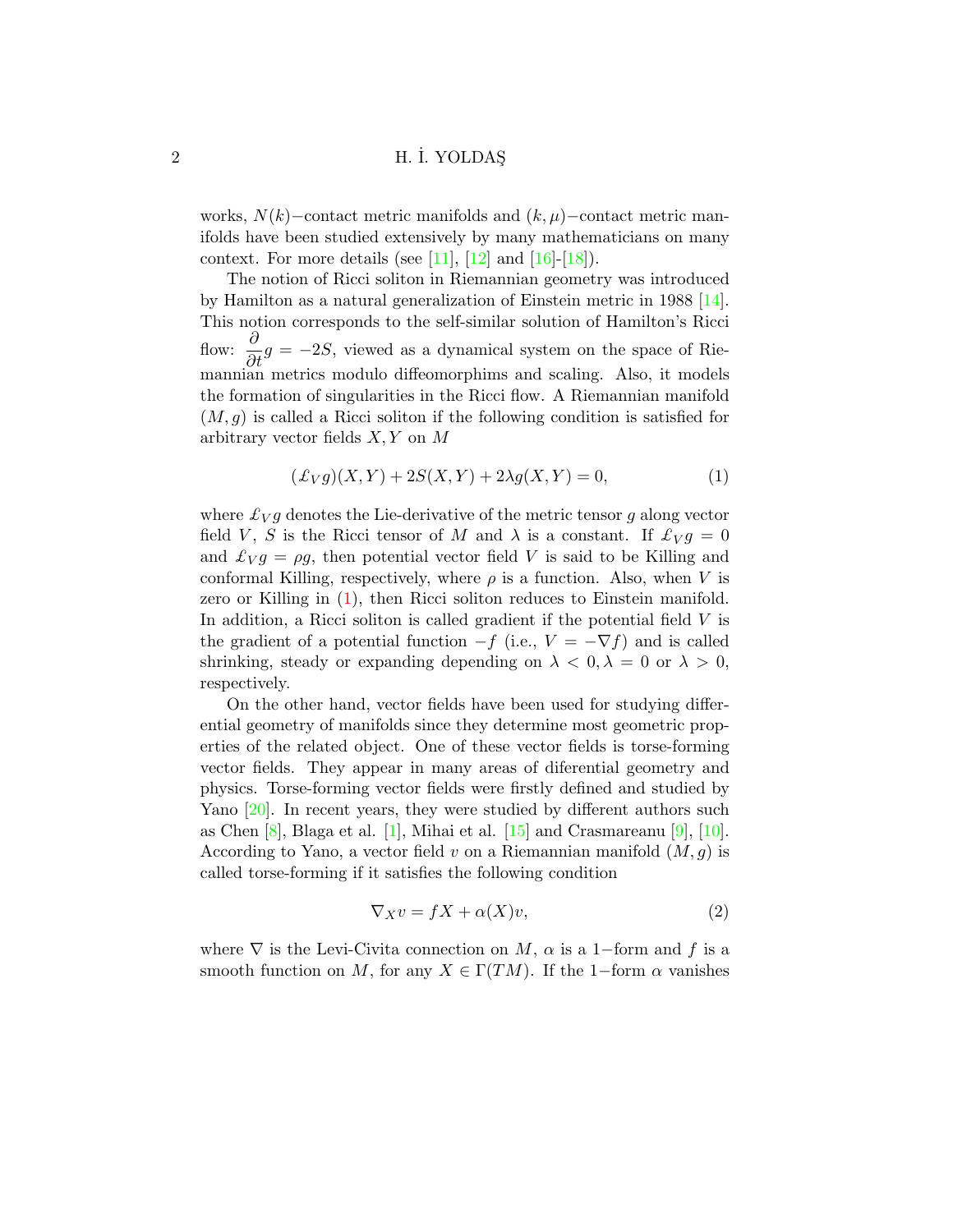identically in [\(2\)](#page-1-1), the vector field v is called concircular [\[7\]](#page-14-6). If  $\alpha = 0$  and  $f = 1$  in [\(2\)](#page-1-1), then v is called a concurrent vector field [\[6\]](#page-14-7), [\[21\]](#page-15-6). Also, the vector field v is called recurrent if it satisfies [\(2\)](#page-1-1) with  $f = 0$ .

The present paper is organized as follows:

Section 1 is concerned with introduction.

In section 2, we give some basic notions about almost contact metric manifolds and  $N(k)$ –contact metric manifolds.

In section 3, we investigate  $N(k)$ −contact metric manifolds endowed with a torse-forming vector field and analyze these manifolds admitting a Ricci soliton. We obtain some important characterizations for such manifolds.

# 2 Preliminaries

In this section, we recall some fundamental notations and formulas of almost contact metric manifolds from [\[2\]](#page-14-8) and [\[3\]](#page-14-9).

A differentiable manifold M of dimension  $(2n + 1)$  is said to be an almost contact metric manifold if it admits an almost contact metric structure  $(\varphi, \xi, \eta, g)$  and the Riemannian metric g satisfies the following relations:

<span id="page-2-0"></span>
$$
\varphi^2 X = -X + \eta(X)\xi, \ \eta(\xi) = 1, \ \varphi\xi = 0, \ \eta \circ \varphi = 0, \ \eta(X) = g(X, \xi) \tag{3}
$$

and

<span id="page-2-1"></span>
$$
g(\varphi X, \varphi Y) = g(X, Y) - \eta(X)\eta(Y), \quad g(\varphi X, Y) = -g(X, \varphi Y) \tag{4}
$$

for any  $X, Y \in \Gamma(TM)$ , where  $\xi$  is a vector field of type  $(0, 1)$ , (which is so-called the characteristic vector field), 1– form  $\eta$  is the g-dual of  $\xi$ of type  $(1,0)$  and  $\varphi$  is a tensor field of type  $(1,1)$  on M.

On the other hand, in [\[2\]](#page-14-8), D.E. Blair defined the fundamental 2−form  $\Phi$  of M as follows:

$$
\Phi(X, Y) = g(X, \varphi Y)
$$

for any  $X, Y \in \Gamma(TM)$ . Furthermore, an almost contact metric manifold M is called a contact metric manifold if it satisfies

$$
\Phi(X, Y) = d\eta(X, Y).
$$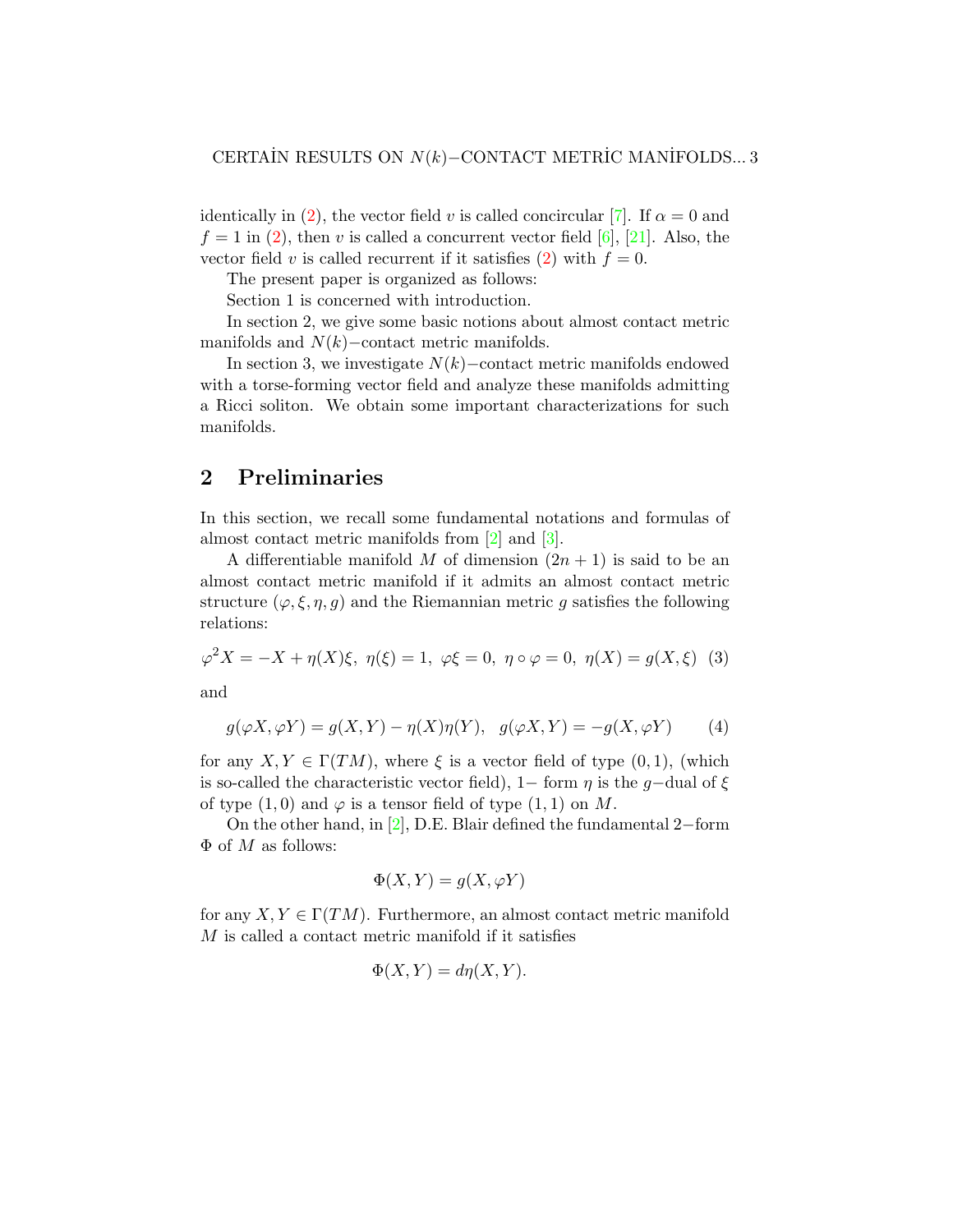The Nijenhuis tensor field of  $\varphi$  is defined by

$$
N_{\varphi}(X,Y) = [\varphi X, \varphi Y] + \varphi^{2}[X,Y] - \varphi[X,\varphi Y] - \varphi[\varphi X,Y]
$$

for all  $X, Y \in \Gamma(TM)$ . If M is an almost contact metric manifold and the Nijenhuis tensor of  $\varphi$  satisfies

$$
N_{\varphi} + 2d\eta \otimes \xi = 0
$$

then, M is called a normal contact metric manifold. A normal contact metric manifold M is called Sasakian. It is well known that an almost contact metric manifold M is Sasakian if and only if

$$
(\nabla_X \varphi) Y = g(X, Y)\xi - \eta(Y)X.
$$

For a Sasakian manifold, we also have

$$
\nabla_X \xi = -\varphi X,
$$
  
 
$$
R(X, Y)\xi = \eta(Y)X - \eta(X)Y,
$$

where  $\nabla$  and  $R$  are the Levi-Civita connection and the Riemannian curvature tensor on  $M$ , respectively.

The  $(k, \mu)$ −nullity distribution on contact metric manifolds was introduced by Blair et al. and defined by [\[5\]](#page-14-0)

<span id="page-3-0"></span>
$$
N(k,\mu): p \to N_p(k,\mu) = \{ Z \in T_p M | R(X,Y)Z = (kI + \mu h)(g(Y,Z)X - g(X,Z)Y) \}, (5)
$$

where  $(k,\mu) \in \mathbb{R}^2$ , I is an identity map and h is the tensor field of type  $(1,1)$  defined by  $h=\frac{1}{2}$  $\frac{1}{2}$   $\mathcal{L}_{\xi}\varphi$ . This tensor field satisfy

<span id="page-3-2"></span>
$$
h\xi = 0, \qquad h\varphi + \varphi h = 0, \qquad \nabla_X \xi = -\varphi X - \varphi h X \tag{6}
$$

and

<span id="page-3-1"></span>
$$
g(hX, Y) = g(X, hY), \tag{7}
$$

$$
\eta(hX) = 0. \tag{8}
$$

A contact metric manifold M is called a  $(k, \mu)$ –contact metric manifold, if  $\xi$  belongs to  $(k, \mu)$ –nullity distribution  $N(k, \mu)$ . If  $\mu$  vanishes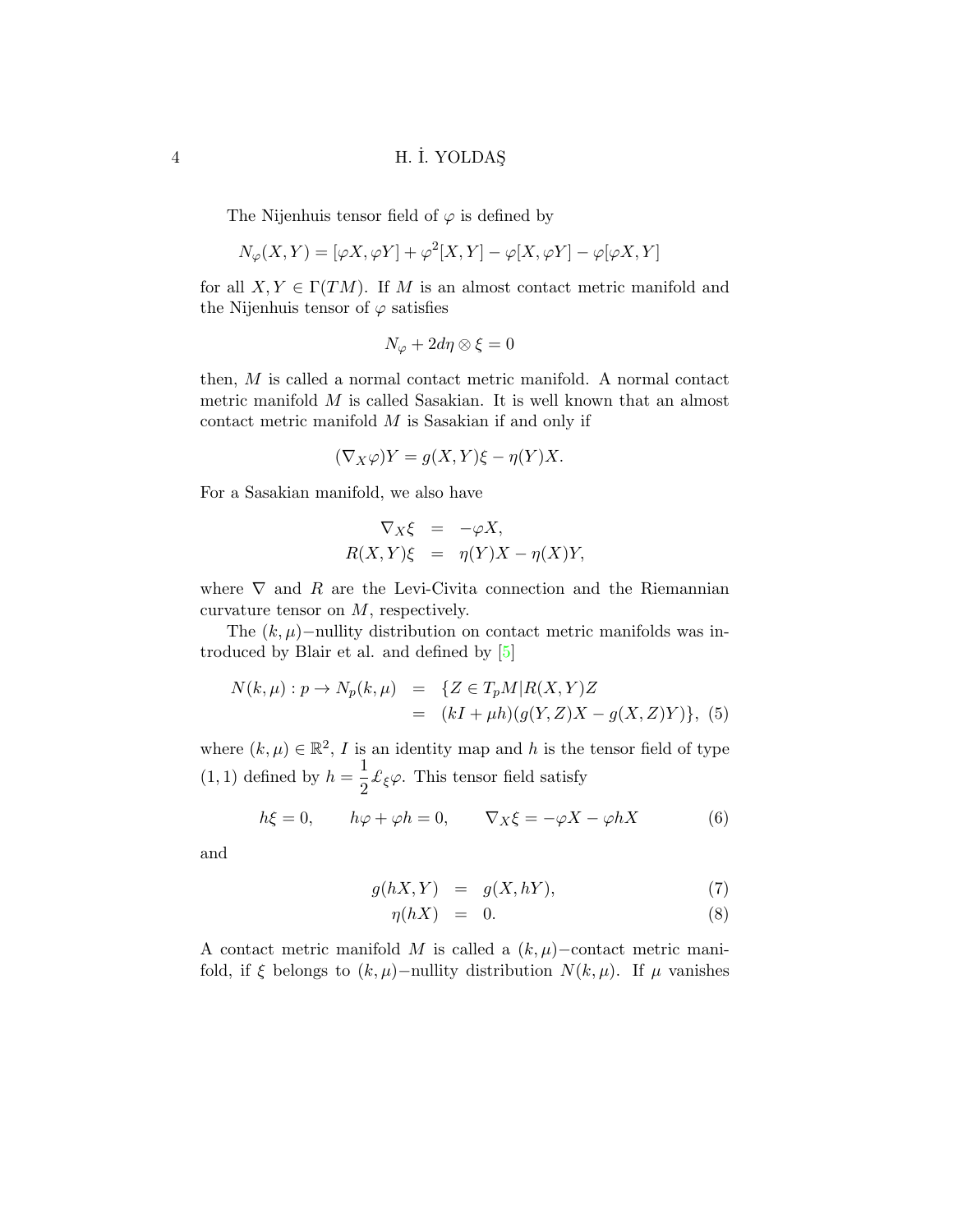identically in [\(5\)](#page-3-0), then the  $(k, \mu)$ −nullity distribution  $N(k, \mu)$  reduces to k–nullity distribution  $N(k)$  and is given by [\[19\]](#page-15-0)

$$
N(k) : p \to N_p(k) = \{ Z \in T_pM | R(X, Y)Z
$$
  
= 
$$
k(g(Y, Z)X - g(X, Z)Y) \}.
$$

Also, if  $\xi \in N(k)$ , then a contact metric manifold M is called an  $N(k)$ –contact metric manifold [\[19\]](#page-15-0). If  $k = 1$ , then an  $N(k)$ –contact metric manifold is Sasakian. If  $k = 0$ , then the manifold is locally isometric to the product  $E^{n+1} \times S^4$  for  $n > 1$  and flat for  $n = 1$  [\[4\]](#page-14-10).

In a contact metric manifold, the  $(1, 1)$  tensor field h is said to be recurrent if it satisfies the condition

$$
(\nabla_X h)Y = \eta(Y)hX,
$$

where  $\eta$  is the 1−form of contact metric manifold [\[13\]](#page-14-11).

For an  $N(k)$ –contact metric manifold, the followings are satisfied [\[4\]](#page-14-10):

<span id="page-4-0"></span>
$$
h^2 = (k-1)\varphi^2,\tag{9}
$$

$$
(\nabla_X \varphi)Y = g(X + hX, Y)\xi - \eta(Y)hX, R(X, Y)\xi = k(\eta(Y)X - \eta(X)Y), R(\xi, X)Y = k(g(X, Y)\xi - \eta(Y)X), S(X, Y) = 2(n - 1)g(X, Y) + 2(n - 1)g(hX, Y) + [2nk - 2(n - 1)]\eta(X)\eta(Y), \quad n \ge 1
$$
 (11)

$$
S(X,\xi) = 2nk\eta(X), \qquad (12)
$$

$$
Q\xi = 2nk\xi,
$$

where  $S$  is the Ricci tensor and  $Q$  is the Ricci operator defined by  $S(X, Y) = g(QX, Y).$ 

<span id="page-4-1"></span>Example 2.1. [\[12\]](#page-14-2) We consider the three-dimensional manifold

$$
M = \{ (x, y, z) \in \mathbb{R}^3, (x, y, z) \neq (0, 0, 0) \},
$$

where  $(x, y, z)$  are the Cartesian coordinates in  $\mathbb{R}^3$ . Let  $e_1, e_2$  and  $e_3$  be the linearly independent vector fields in  $\mathbb{R}^3$  which satisfies

$$
[e_1, e_2] = (1 + a)e_3
$$
,  $[e_1, e_3] = -(1 - a)e_2$  and  $[e_2, e_3] = 2e_1$ ,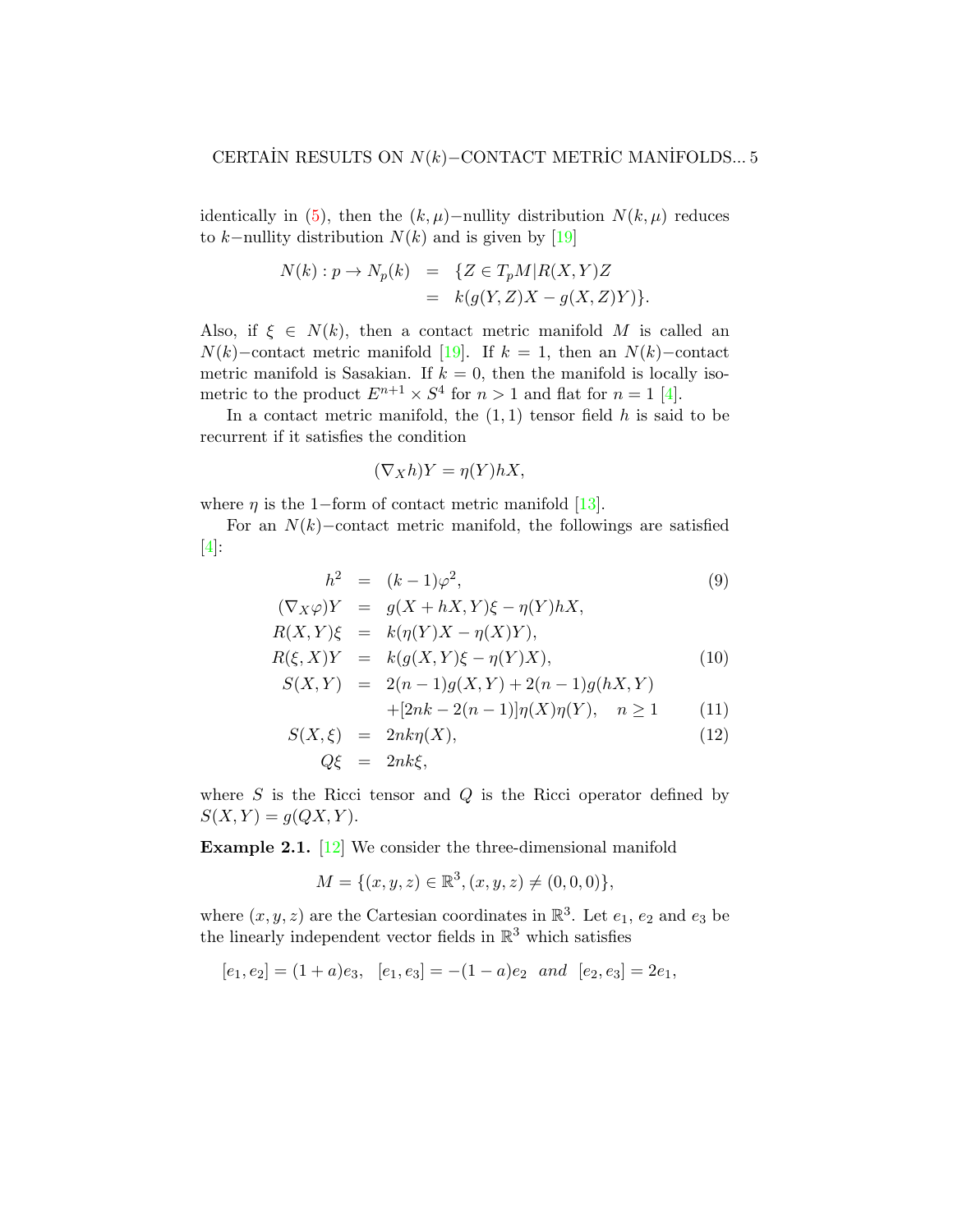where  $a$  is a real number. Let  $g$  be the Riemannian metric defined by

$$
g(e_i, e_i) = 1
$$
  
 
$$
g(e_i, e_j) = 0 \quad for \quad i \neq j.
$$

Also, let  $\eta$ ,  $\varphi$  be the 1− form and the (1,1)–tensor field, respectively defined by

$$
\eta(Z) = g(Z, e_1), \quad \varphi(e_2) = e_3, \quad \varphi(e_3) = -e_2, \quad \varphi(e_1) = 0
$$

for any  $Z \in \Gamma(TM)$ . Furthermore,

$$
he_1 = 0
$$
,  $he_2 = ae_2$ , and  $he_3 = -ae_3$ .

On the other hand, using Koszul's formula for the Riemannian metric g, we have:

$$
\nabla_{e_1} e_1 = \nabla_{e_1} e_2 = \nabla_{e_1} e_3 = \nabla_{e_2} e_2 = \nabla_{e_3} e_3 = 0,
$$
  
\n
$$
\nabla_{e_3} e_2 = -(1 - a)e_1, \qquad \nabla_{e_3} e_1 = (1 - a)e_2,
$$
  
\n
$$
\nabla_{e_2} e_1 = -(1 + a)e_3, \qquad \nabla_{e_2} e_3 = (1 + a)e_1.
$$

Therefore,  $(M, \varphi, \xi, \eta, g)$  is a 3-dimensional contact metric manifold. Using the above equations, one has

$$
R(e_1, e_2)e_3 = 0, \t R(e_1, e_3)e_2 = 0, \t R(e_2, e_3)e_1 = 0,
$$
  
\n
$$
R(e_1, e_2)e_2 = (1 - a^2)e_1, \t R(e_1, e_2)e_1 = -(1 - a^2)e_2,
$$
  
\n
$$
R(e_1, e_3)e_3 = (1 - a^2)e_1, \t R(e_1, e_3)e_1 = -(1 - a^2)e_3,
$$
  
\n
$$
R(e_2, e_3)e_3 = -(1 - a^2)e_2, \t R(e_2, e_3)e_2 = (1 - a^2)e_3.
$$

Hence, in view of the expressions of curvature tensors, the manifold  $M$ is a 3-dimensional  $N(1 - a^2)$ -contact metric manifold.

# 3 Main Results

In this section, we deal with an  $N(k)$ –contact metric manifold endowed with a torse-forming vector field and admitting a Ricci soliton. Also, we give some important characterizations which classify such a manifold.

Now, we begin to this section with the following: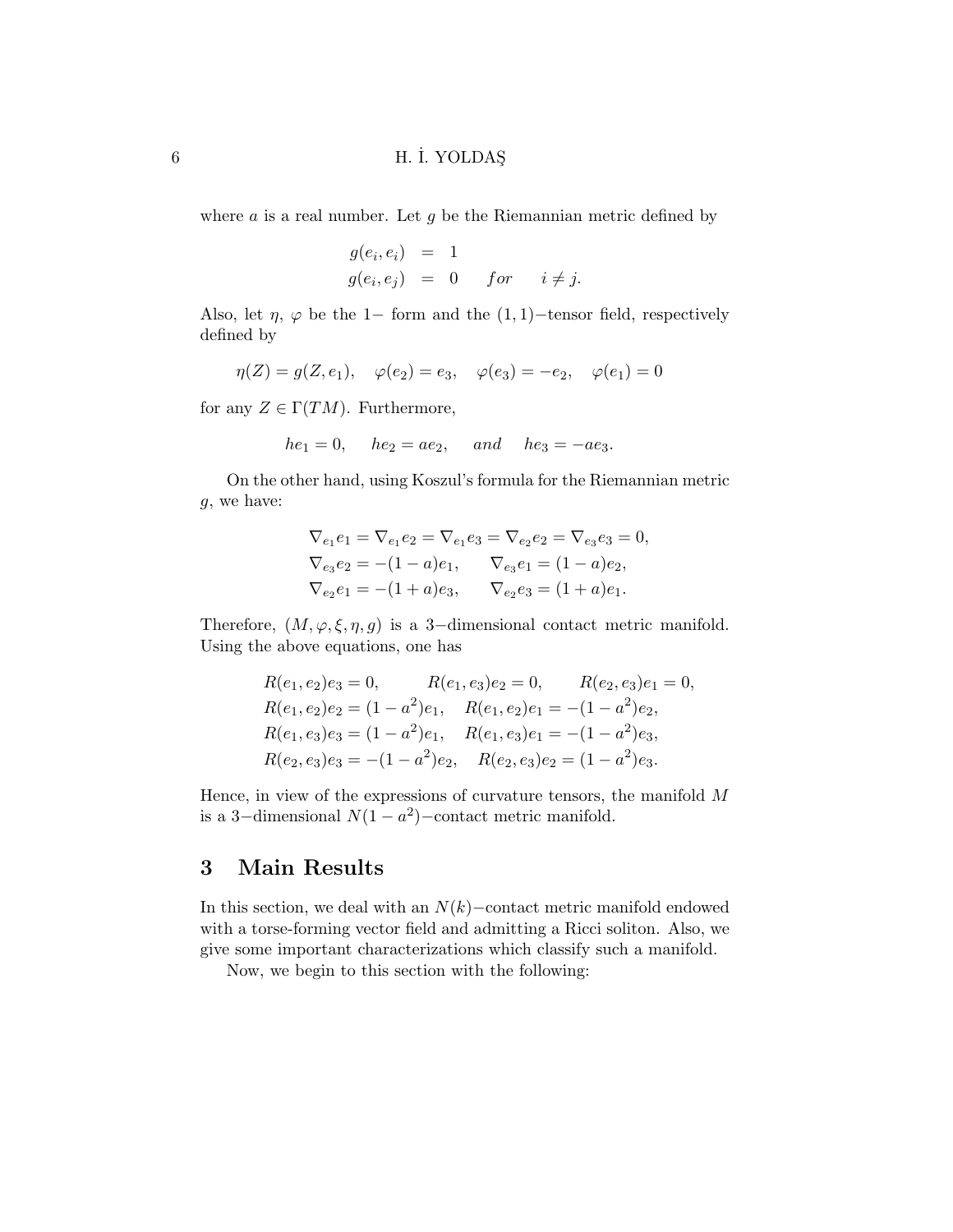**Theorem 3.1.** Let M be an  $N(k)$ –contact metric manifold. If the tensor field h is recurrent, then the manifold M is Sasakian.

**Proof.** It follows from the equation  $(8)$ , we have

<span id="page-6-0"></span>
$$
g(hY,\xi) = 0\tag{13}
$$

for any  $Y \in \Gamma(TM)$ . Taking the covariant derivative of [\(13\)](#page-6-0) along arbitrary vector field  $X$ , one has

<span id="page-6-1"></span>
$$
g(\nabla_X hY, \xi) + g(hY, \nabla_X \xi) = 0.
$$
\n(14)

Using the equation  $(6)$  in  $(14)$  yields

<span id="page-6-2"></span>
$$
g((\nabla_X h)Y + h(\nabla_X Y), \xi) = g(hY, \varphi X) + g(hY, \varphi hX). \tag{15}
$$

Since the tensor field  $h$  is recurrent, the equation  $(15)$  becomes

<span id="page-6-3"></span>
$$
g(\eta(Y)hX + h(\nabla_X Y), \xi) = g(hY, \varphi X) + g(hY, \varphi hX). \tag{16}
$$

Also, making use of  $(6)$  and  $(7)$  in  $(16)$  we get

<span id="page-6-4"></span>
$$
g(hY, \varphi X) + g(hY, \varphi hX) = 0.
$$
\n(17)

Replacing Y by  $hY$  in [\(17\)](#page-6-4) and using the equalities [\(3\)](#page-2-0), [\(4\)](#page-2-1), [\(9\)](#page-4-0) one has

<span id="page-6-5"></span>
$$
(k-1)g(Y, \varphi X) + (k-1)g(Y, \varphi hX) = 0.
$$
 (18)

Interchanging the roles of  $X$  and  $Y$  in  $(18)$  gives

<span id="page-6-6"></span>
$$
(k-1)g(X, \varphi Y) + (k-1)g(X, \varphi hY) = 0.
$$
 (19)

Adding  $(18)$  and  $(19)$  and using  $(4)$ ,  $(6)$ ,  $(7)$  we have

<span id="page-6-7"></span>
$$
(k-1)g(hY, \varphi X) = 0.
$$
\n(20)

Again, replacing Y by  $hY$  in [\(20\)](#page-6-7) and then using [\(3\)](#page-2-0), [\(4\)](#page-2-1), [\(9\)](#page-4-0) we write

$$
(k-1)^2 g(Y, \varphi X) = 0
$$

and hence

$$
(k-1)^2 d\eta(Y, X) = 0.
$$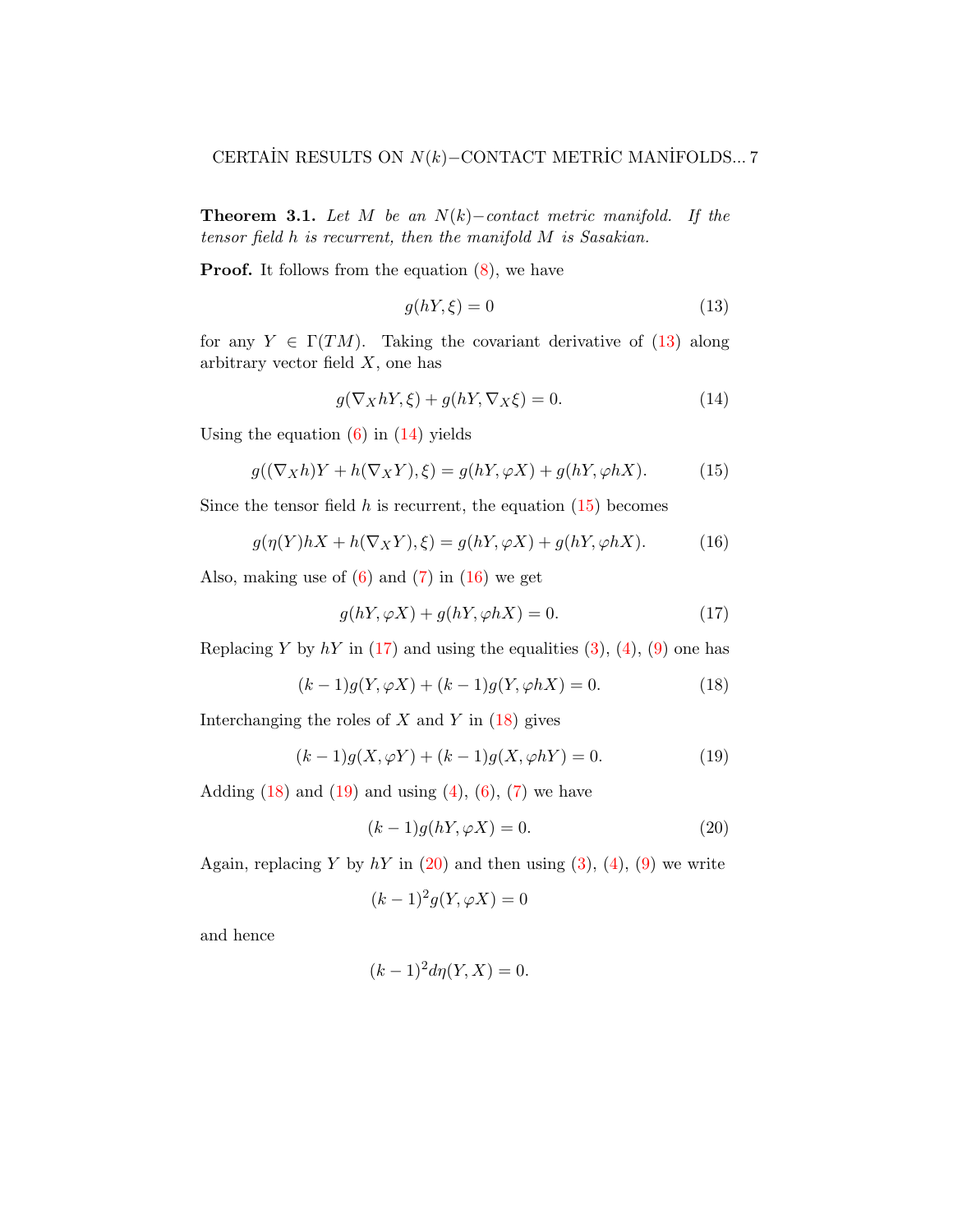Removing  $X$  and  $Y$  in the above equation we have

$$
(k-1)^2 d\eta = 0.
$$

In a contact metric manifold, since  $d\eta \neq 0$ , we get  $k = 1$ . This is the required result.  $\square$ 

The next theorem provides a characterization for a torse-forming vector field to be recurrent.

<span id="page-7-3"></span>**Theorem 3.2.** Let M be an  $N(k)$ –contact metric manifold endowed with a torse-forming vector field  $v$ . If the vector field  $v$  is orthogonal to the characteristic vector field  $\xi$ , then v is a recurrent vector field on M.

**Proof.** Let the vector field  $v$  be a torse-forming on  $M$ . Then, from the definition of Lie-derivative and from [\(2\)](#page-1-1), we have

<span id="page-7-0"></span>
$$
\begin{aligned}\n(\pounds_v g)(X,Y) &= \pounds_v g(X,Y) - g(\pounds_v X, Y) - g(X, \pounds_v Y) \\
&= g(\nabla_v X, Y) + g(X, \nabla_v Y) - g(\nabla_v X, Y) \\
&\quad + g(\nabla_X v, Y) - g(X, \nabla_v Y) + g(\nabla_Y v, X) \\
&= g(\nabla_X v, Y) + g(\nabla_Y v, X) \\
&= 2fg(X, Y) + \alpha(X)g(v, Y) + \alpha(Y)g(v, X)\n\end{aligned}
$$
\n(21)

for any  $X, Y \in \Gamma(TM)$ . Substituting  $X = Y = \xi$  in [\(21\)](#page-7-0) implies

<span id="page-7-1"></span>
$$
(\mathcal{L}_v g)(\xi, \xi) = 2f + 2\alpha(\xi)\eta(v). \tag{22}
$$

On the other hand, with the help of the equalities  $(2)-(4)$  $(2)-(4)$  and  $(6)$  one has

<span id="page-7-2"></span>
$$
\begin{array}{rcl}\n(\pounds_v g)(\xi, \xi) & = & -2g(\pounds_v \xi, \xi) \\
& = & -2g(\nabla_v \xi, \xi) + 2g(\nabla_\xi v, \xi) \\
& = & -2g(-\varphi v - \varphi hv, \xi) + 2g(\nabla_\xi v, \xi) \\
& = & 2g(\nabla_\xi v, \xi)\n\end{array} \tag{23}
$$

Also, it is easy to see that  $\nabla_{\xi}(g(v,\xi)) = g(\nabla_{\xi}v,\xi)$ . Therefore, from [\(22\)](#page-7-1) and  $(23)$  we get

$$
2f + 2\alpha(\xi)\eta(v) = (L_v g)(\xi, \xi)
$$
  
=  $2g(\nabla_{\xi}v, \xi)$   
=  $2\nabla_{\xi}(g(v, \xi)).$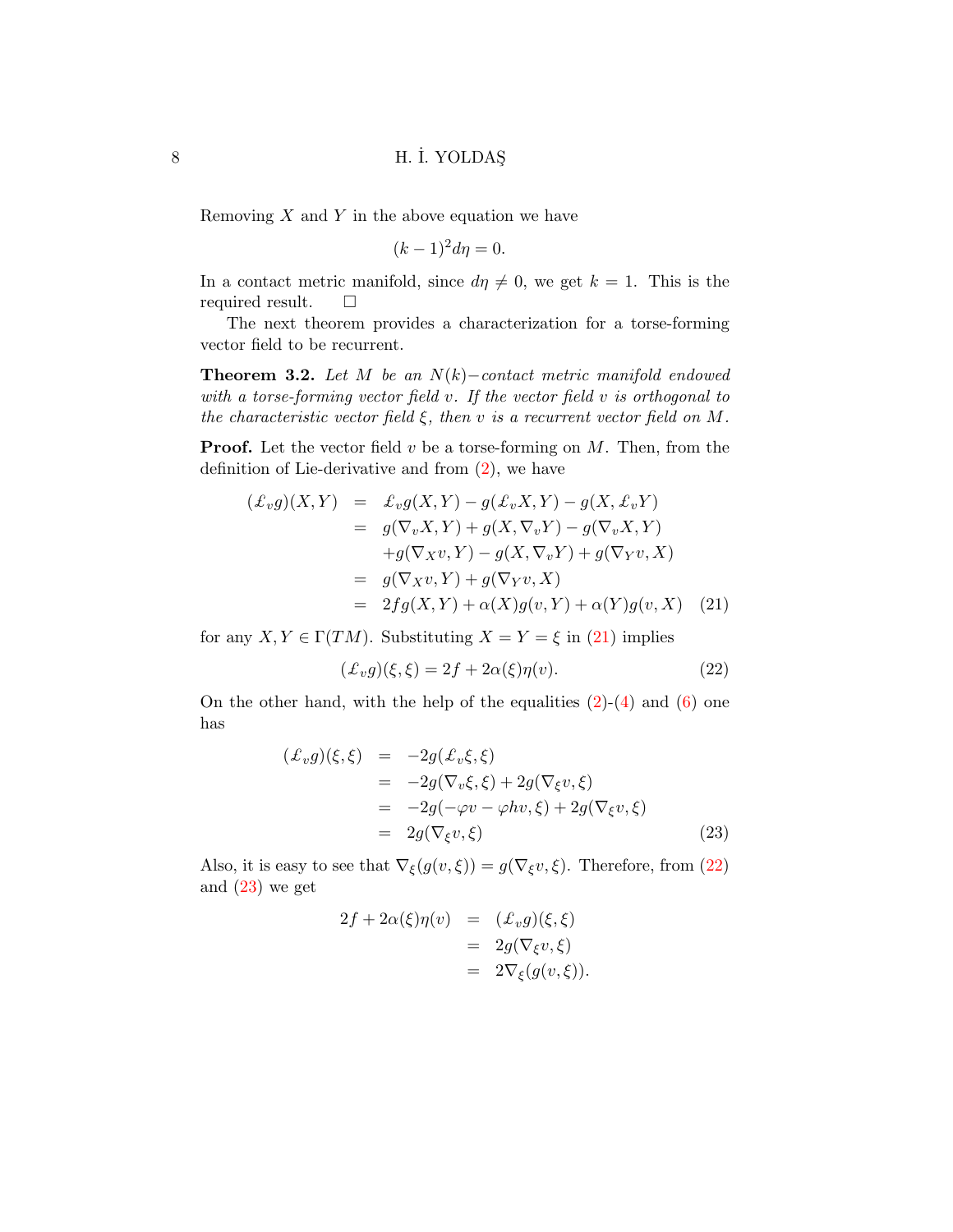If the vector field v is orthogonal to  $\xi$ , we have that  $f = 0$ . This means that  $v$  becomes recurrent vector field on  $M$ . Thus, the proof is completed.  $\square$ 

As a consequence of the Theorem [3.2,](#page-7-3) we can state the following corollary:

Corollary 3.3. Let M be an  $N(k)$ −contact metric manifold endowed with a concircular vector field  $v$ . If the vector field  $v$  is orthogonal to the characteristic vector field  $\xi$ , then v is Killing on M.

**Theorem 3.4.** Let M be an  $N(k)$ –contact metric manifold. Then, the characteristic vector field  $\xi$  is not torse-forming on M.

**Proof.** Let us assume that the structure vector field  $\xi$  is torse-forming on M. Then, we have

<span id="page-8-0"></span>
$$
\nabla_X \xi = fX + \alpha(X)\xi \tag{24}
$$

for any  $X \in \Gamma(TM)$ . From [\(6\)](#page-3-2) and [\(24\)](#page-8-0), we write

<span id="page-8-1"></span>
$$
fX + \alpha(X)\xi = -\varphi X - \varphi hX.
$$
 (25)

Taking the inner product of  $(25)$  with vector field  $\xi$ , then we get

<span id="page-8-6"></span>
$$
\alpha(X) = -f\eta(X). \tag{26}
$$

Similarly, taking the inner product of  $(25)$  with vector field  $\varphi Y$  and using  $(3)$  one has

<span id="page-8-2"></span>
$$
fg(X,\varphi Y) = -g(\varphi X, \varphi Y) - g(\varphi hX, \varphi Y). \tag{27}
$$

Also, interchanging the roles of  $X$  and  $Y$  in [\(27\)](#page-8-2) gives

<span id="page-8-3"></span>
$$
fg(Y, \varphi X) = -g(\varphi Y, \varphi X) - g(\varphi hY, \varphi X). \tag{28}
$$

Adding  $(27)$  and  $(28)$  and using  $(3)$ ,  $(4)$ ,  $(6)-(8)$  $(6)-(8)$  we obtain

<span id="page-8-4"></span>
$$
g(\varphi X, \varphi Y) = -g(hX, Y). \tag{29}
$$

Replacing X by  $hX$  in [\(29\)](#page-8-4) and then using [\(3\)](#page-2-0), [\(4\)](#page-2-1), [\(8\)](#page-3-1) and [\(9\)](#page-4-0) yields

<span id="page-8-5"></span>
$$
g(hX, Y) = (k-1)g(\varphi X, \varphi Y). \tag{30}
$$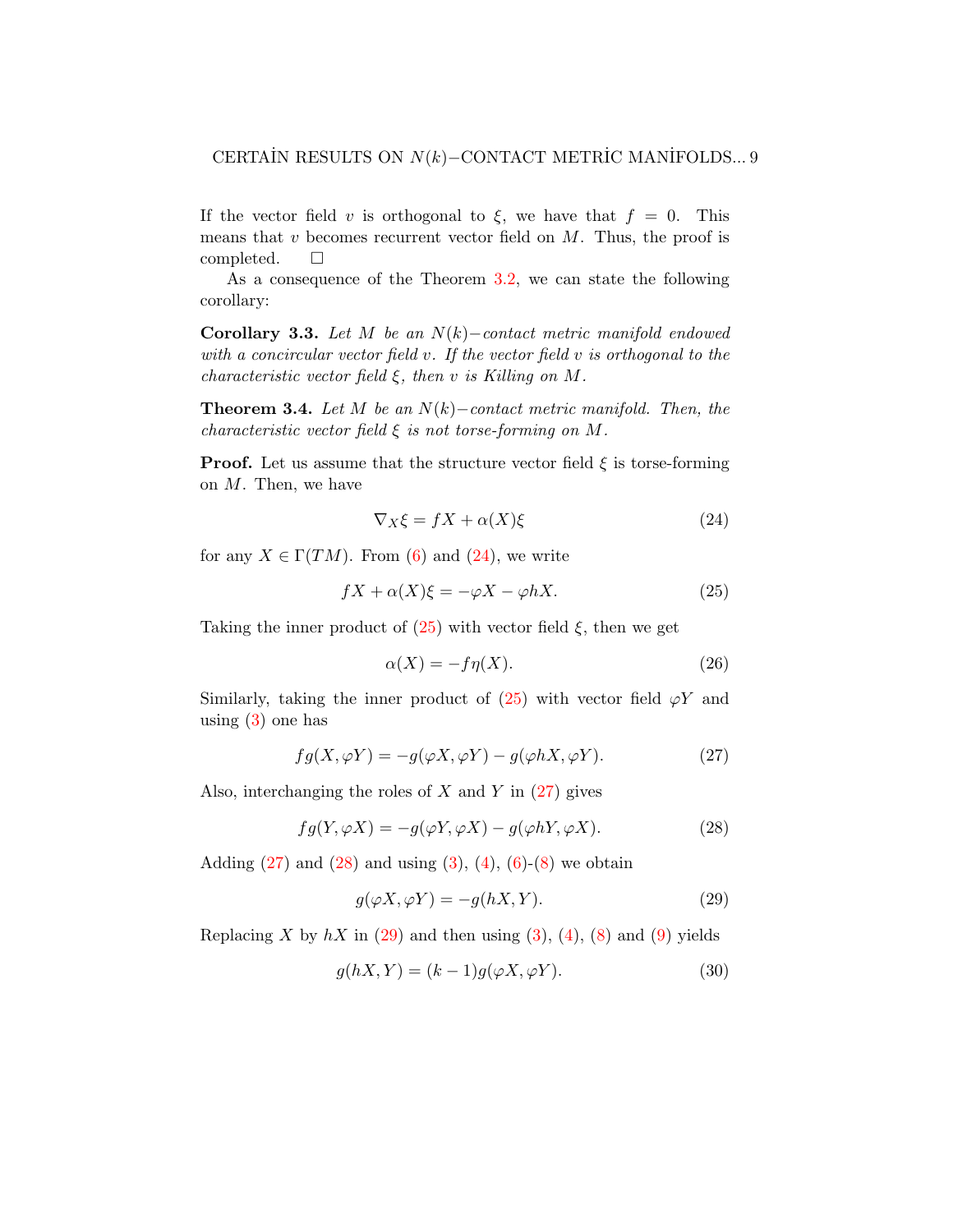From  $(29)$  and  $(30)$ , we have

<span id="page-9-0"></span>
$$
kg(hX, Y) = 0.\t\t(31)
$$

Again, replacing X by  $hX$  in [\(31\)](#page-9-0) and making use of [\(4\)](#page-2-1), [\(9\)](#page-4-0) one has

$$
k(k-1)g(\varphi X,\varphi Y)=0
$$

equivalent to

$$
k(k-1)d\eta(\varphi X,Y)=0.
$$

Since  $d\eta \neq 0$ , either  $k = 0$  or  $k = 1$ . If  $k = 1$ , then  $h = 0$ . From [\(29\)](#page-8-4), one write

$$
d\eta(\varphi X, Y) = g(\varphi X, \varphi Y) = -g(hX, Y) = 0.
$$

This is a contradiction. Therefore, we have  $k = 0$ .

On the other hand, if we use  $(4)$  and  $(29)$  in  $(27)$  we get

$$
fg(X, \varphi Y) = fd\eta(X, Y) = 0
$$

which implies that  $f = 0$ . So, from [\(26\)](#page-8-6), we have  $\alpha = 0$ . Then, from [\(6\)](#page-3-2) and [\(24\)](#page-8-0) we find that

$$
0 = (\mathcal{L}_{\xi}g)(X, Y) = 2g(hX, \varphi Y)
$$

Since  $h \neq 0$ , This is a contradiction. Thus, the vector field  $\xi$  is not torse-forming on M and which completes the proof of the theorem.  $\Box$ 

The next theorem presents a characterization for an  $N(k)$ –contact metric manifold.

**Theorem 3.5.** Let M be an  $N(k)$ –contact metric manifold endowed with a torse-forming vector field  $v$ . If the vector field  $v$  is orthogonal to the characteristic vector field  $\xi$ , then M is locally isometric to the product  $E^{n+1} \times S^4$  for  $n > 1$  and flat for  $n = 1$  provided  $\alpha(\xi) \neq 0$ .

Proof. In a Riemannian manifold, we have

<span id="page-9-1"></span>
$$
g(R(X, Y)Z, W) + g(R(X, Y)W, Z) = 0
$$
\n(32)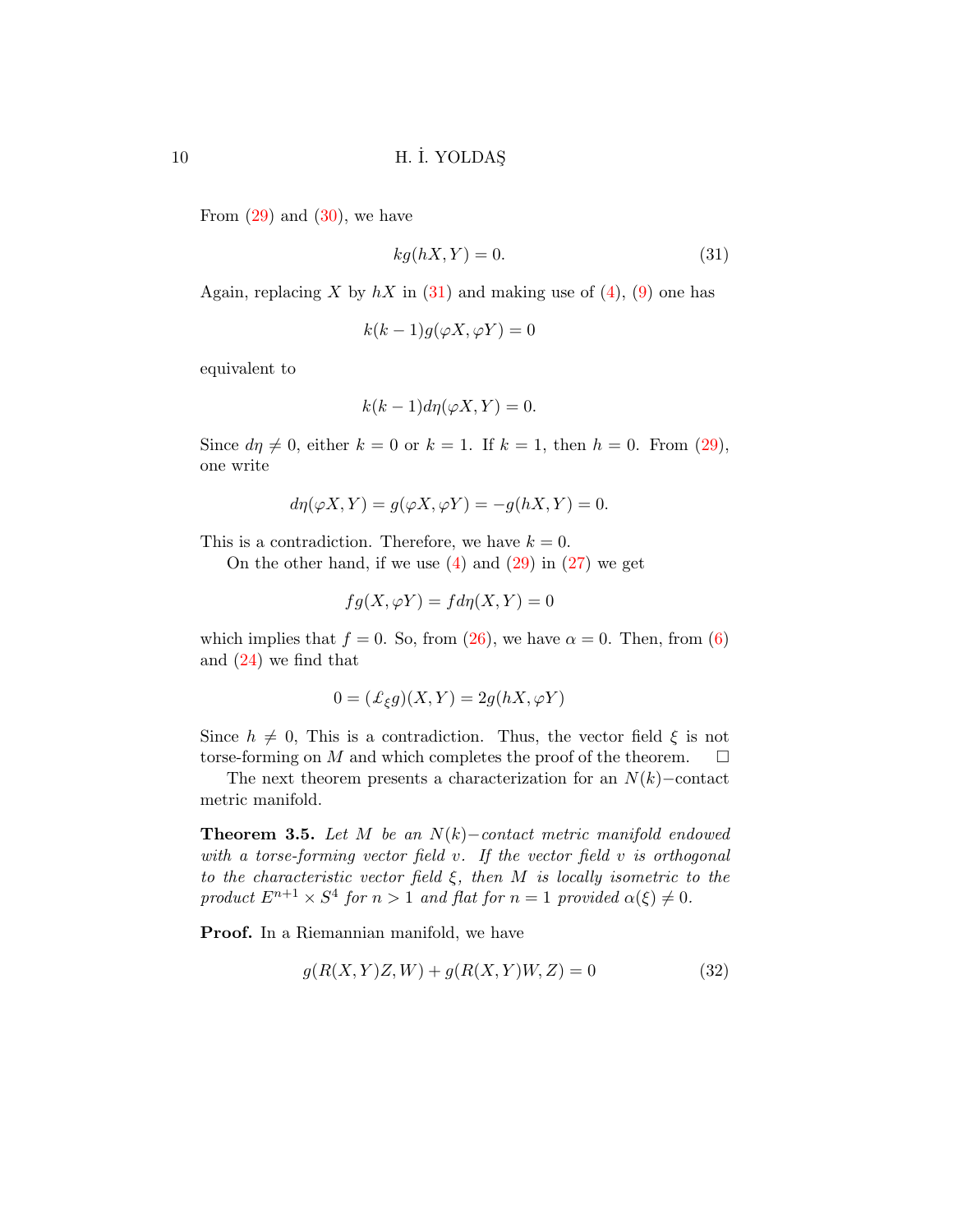for any X, Y, Z,  $W \in \Gamma(TM)$ . If we take the Lie-derivative of [\(32\)](#page-9-1) with respect to the vector field  $v$ , we write

<span id="page-10-0"></span>
$$
(\pounds_v g)(R(X,Y)Z,W) + (\pounds_v g)(R(X,Y)W,Z) = 0.
$$
 (33)

If we put  $X = Z = W = \xi$  in [\(33\)](#page-10-0) and use the equations [\(3\)](#page-2-0), [\(10\)](#page-4-0) we find

$$
(\pounds_v g)(k(\eta(Y)\xi - Y), \xi) = 0,
$$

that is,

<span id="page-10-1"></span>
$$
(\mathcal{L}_v g)(k\eta(Y)\xi,\xi) = (\mathcal{L}_v g)(kY,\xi). \tag{34}
$$

For the left side of [\(34\)](#page-10-1), from definition of Lie-derivative, one has

<span id="page-10-2"></span>
$$
(\pounds_v g)(k\eta(Y)\xi,\xi) = 2k\eta(X)g(\nabla_{\xi}v,\xi). \tag{35}
$$

Since the vector v is torse-forming on M, for the right side of  $(34)$ , we get

<span id="page-10-3"></span>
$$
\begin{array}{rcl}\n(\pounds_v g)(kY,\xi) & = & g(\nabla_{kY}v,\xi) + g(kY,\nabla_{\xi}v) \\
& = & 2f k \eta(Y) + k \alpha(Y)\eta(v) + k \alpha(\xi)g(Y,v)\n\end{array} \tag{36}
$$

By virtue of  $(34)$ ,  $(35)$  and  $(36)$ , we have

<span id="page-10-4"></span>
$$
2k\eta(X)g(\nabla_{\xi}v,\xi) = 2fk\eta(Y) + k\alpha(Y)\eta(v) + k\alpha(\xi)g(Y,v). \tag{37}
$$

If the vector field v is orthogonal to  $\xi$ , then equation [\(37\)](#page-10-4) becomes

$$
2k\eta(X)g(\nabla_{\xi}v,\xi) = 2fk\eta(Y) + k\alpha(\xi)g(Y,v).
$$

Also, as a result of the Theorem [3.2,](#page-7-3) the above equation reduces

$$
0 = k\alpha(\xi)g(Y, v).
$$

Since  $g(Y, v) \neq 0$  and  $\alpha(\xi) \neq 0$ , we have  $k = 0$ . Thus, we get the requested result.  $\square$ 

The next theorem gives an important characterization for a Ricci soliton to be shrinking.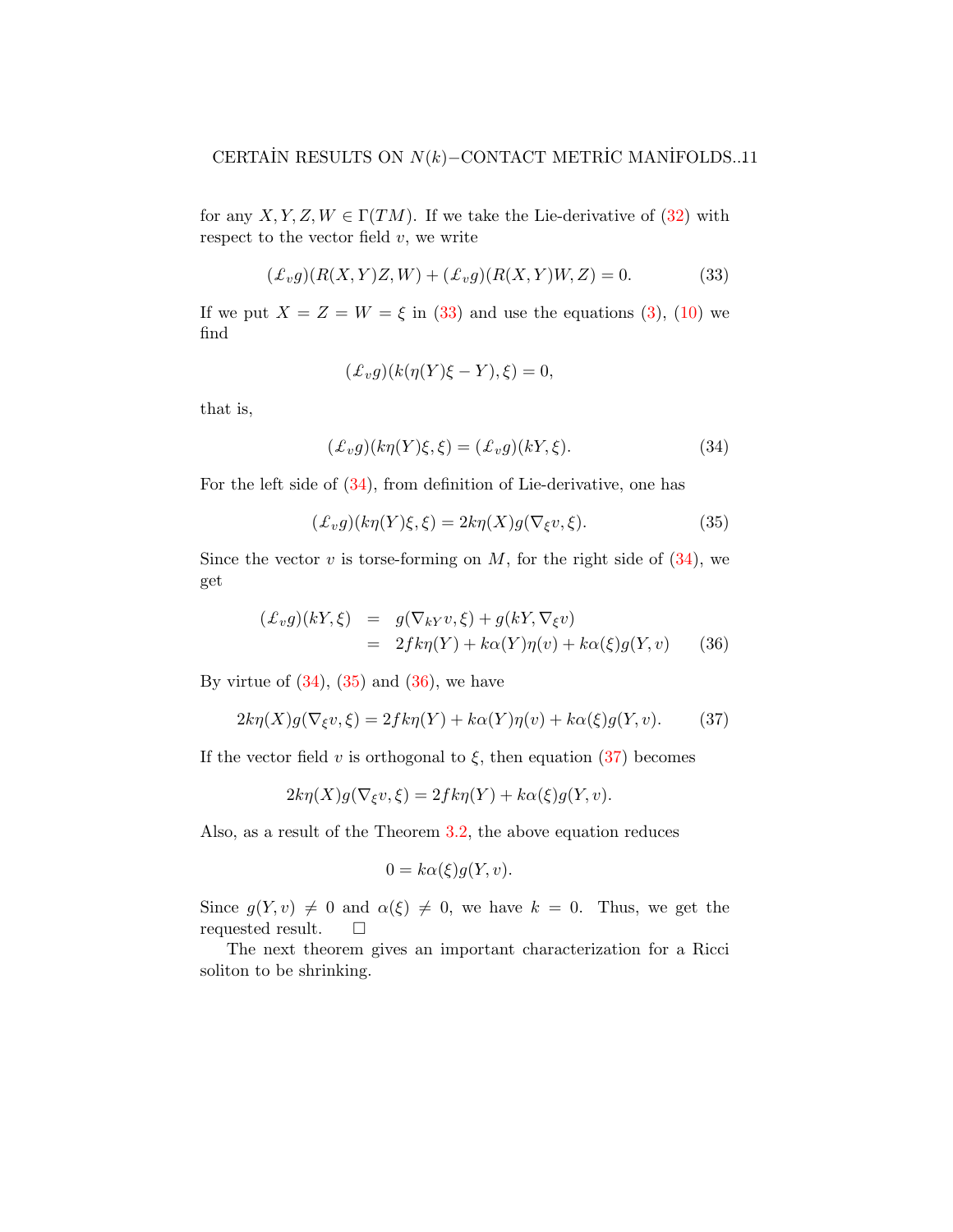**Theorem 3.6.** Let M be an  $N(k)$ –contact metric manifold admitting a Ricci soliton whose the non-zero potential vector field V is pointwise collinear with the structure vector field  $\xi$ . Then, the followings are satisfied:

- i) The vector field V is constant multiple of  $\xi$ .
- ii) The Ricci soliton  $(M, g, V, \lambda)$  is shrinking.

**Proof.** Suppose that the vector field  $v$  be a pointwise collinear with the structure vector field  $\xi$ . That is,  $V = b\xi$ , where b is a smooth function on  $M$ . Then, from  $(1)$  we have

$$
g(\nabla_X b\xi,Y)+g(\nabla_Y b\xi,X)+2S(X,Y)+2\lambda g(X,Y)=0
$$

for any  $X, Y \in \Gamma(TM)$ . From [\(3\)](#page-2-0), [\(4\)](#page-2-1), [\(6\)](#page-3-2) and [\(7\)](#page-3-1), one has

<span id="page-11-0"></span>
$$
X(b)\eta(Y) + Y(b)\eta(X) + 2bg(hX, \varphi Y) + 2S(X, Y) + 2\lambda g(X, Y) = 0. (38)
$$

Putting  $X = Y = \xi$  in [\(38\)](#page-11-0) and using [\(3\)](#page-2-0), [\(6\)](#page-3-2), [\(12\)](#page-4-0), we get

<span id="page-11-1"></span>
$$
\xi(b) = -(\lambda + 2nk). \tag{39}
$$

Replacing Y by  $\xi$  in [\(38\)](#page-11-0) and making use of [\(3\)](#page-2-0), [\(6\)](#page-3-2), [\(12\)](#page-4-0), [\(39\)](#page-11-1) gives

$$
X(b) = -(\lambda + 2nk)\eta(X)
$$

and hence

<span id="page-11-2"></span>
$$
db(X) = -(\lambda + 2nk)\eta(X). \tag{40}
$$

Removing X in equation  $(40)$  implies

<span id="page-11-3"></span>
$$
db = -(\lambda + 2nk)\eta. \tag{41}
$$

Applying  $d$  to the both sides of the equation  $(41)$ , we get

$$
0 = -(\lambda + 2nk)d\eta.
$$

Since  $d\eta \neq 0$ , we have

<span id="page-11-4"></span>
$$
\lambda = -2nk.\tag{42}
$$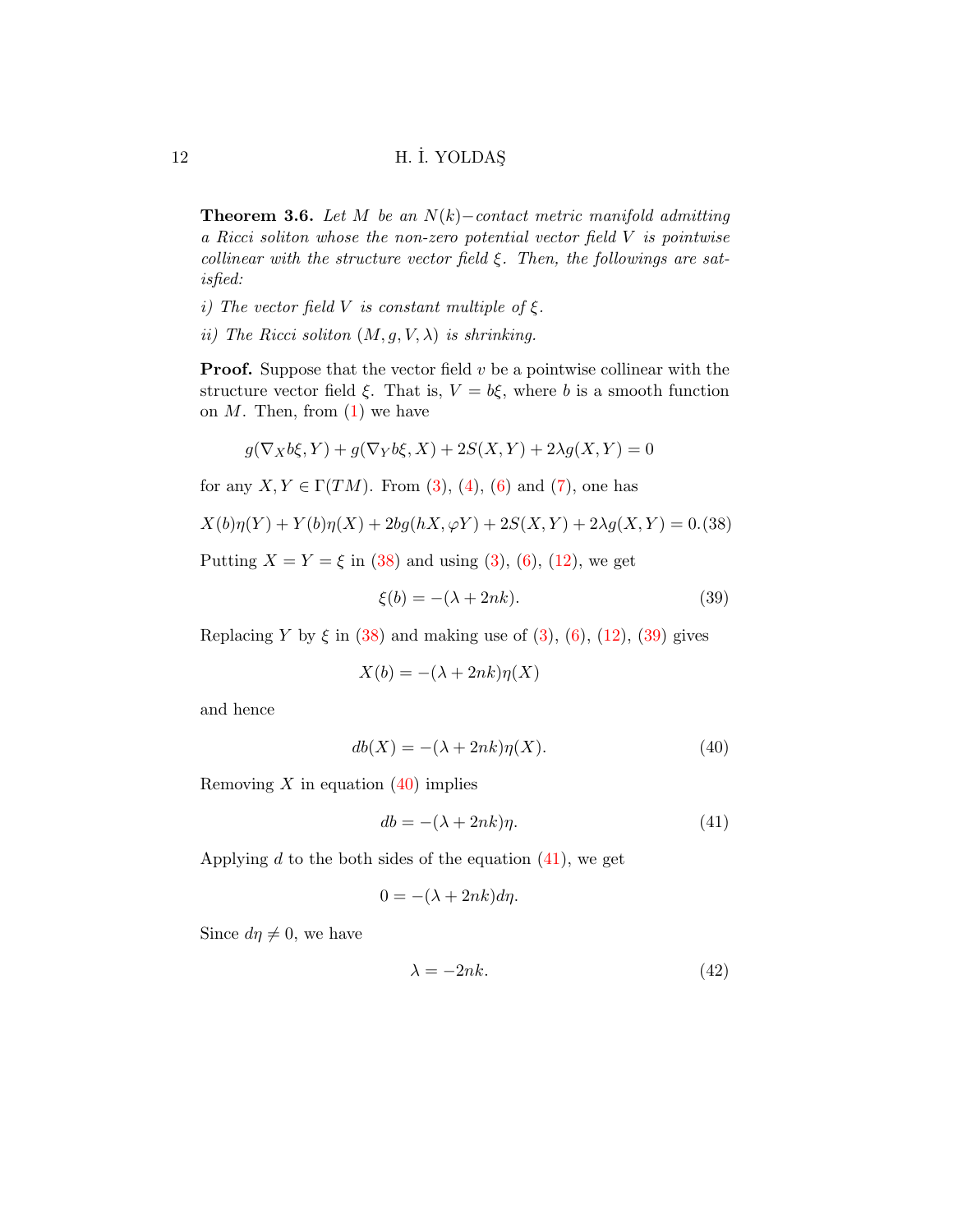Using  $(42)$  in  $(41)$  yields

<span id="page-12-0"></span>
$$
db(X) = X(b) = 0\tag{43}
$$

which means that the function b is a constant.

On the other hand, from  $(38)$  and  $(43)$  we have

<span id="page-12-1"></span>
$$
-bg(hX,\varphi Y) - \lambda g(X,Y) = S(X,Y). \tag{44}
$$

Replacing X by  $hX$  in [\(44\)](#page-12-1) and then using [\(8\)](#page-3-1), [\(9\)](#page-4-0), [\(11\)](#page-4-0) we derive

<span id="page-12-2"></span>
$$
-b(k-1)g(X,\varphi Y) - \lambda g(hX,Y) = 2(n-1)\{g(hX,Y) - (k-1)g(\varphi X, \varphi Y)\}.
$$
 (45)

Interchanging the roles of  $X$  and  $Y$  in  $(45)$  one has

<span id="page-12-3"></span>
$$
-b(k-1)g(Y, \varphi X) - \lambda g(hY, X) = 2(n-1)\{g(hY, X) - (k-1)g(\varphi Y, \varphi X)\}.
$$
 (46)

Subtracting  $(46)$  from  $(45)$  and using  $(4)$ ,  $(7)$  we find

$$
b(k-1)g(X,\varphi Y)=0,
$$

namely,

$$
(k-1)d\eta(X,Y)=0.
$$

which shows that  $k = 1$ . Using the fact that  $k = 1$  and from [\(42\)](#page-11-4), we have that the Ricci soliton is shrinking. This is the desired result.  $\Box$ 

<span id="page-12-5"></span>**Theorem 3.7.** Let M be an  $N(k)$ –contact metric manifold admitting a Ricci soliton whose the potential vector field V is orthogonal to  $\xi$ . Then, the Ricci soliton  $(M, g, V, \lambda)$  is steady if and only if M is locally isometric to the product  $E^{n+1} \times S^4$  for  $n > 1$  and flat for  $n = 1$ .

**Proof.** It follows from the definition of Lie-derivative and from  $\nabla_{\xi} \xi = 0$ , we have

<span id="page-12-4"></span>
$$
(\mathcal{L}_V g)(\xi, \xi) = 2g(\nabla_{\xi} V, \xi) = 2\nabla_{\xi}(g(V, \xi)) = 0.
$$
\n(47)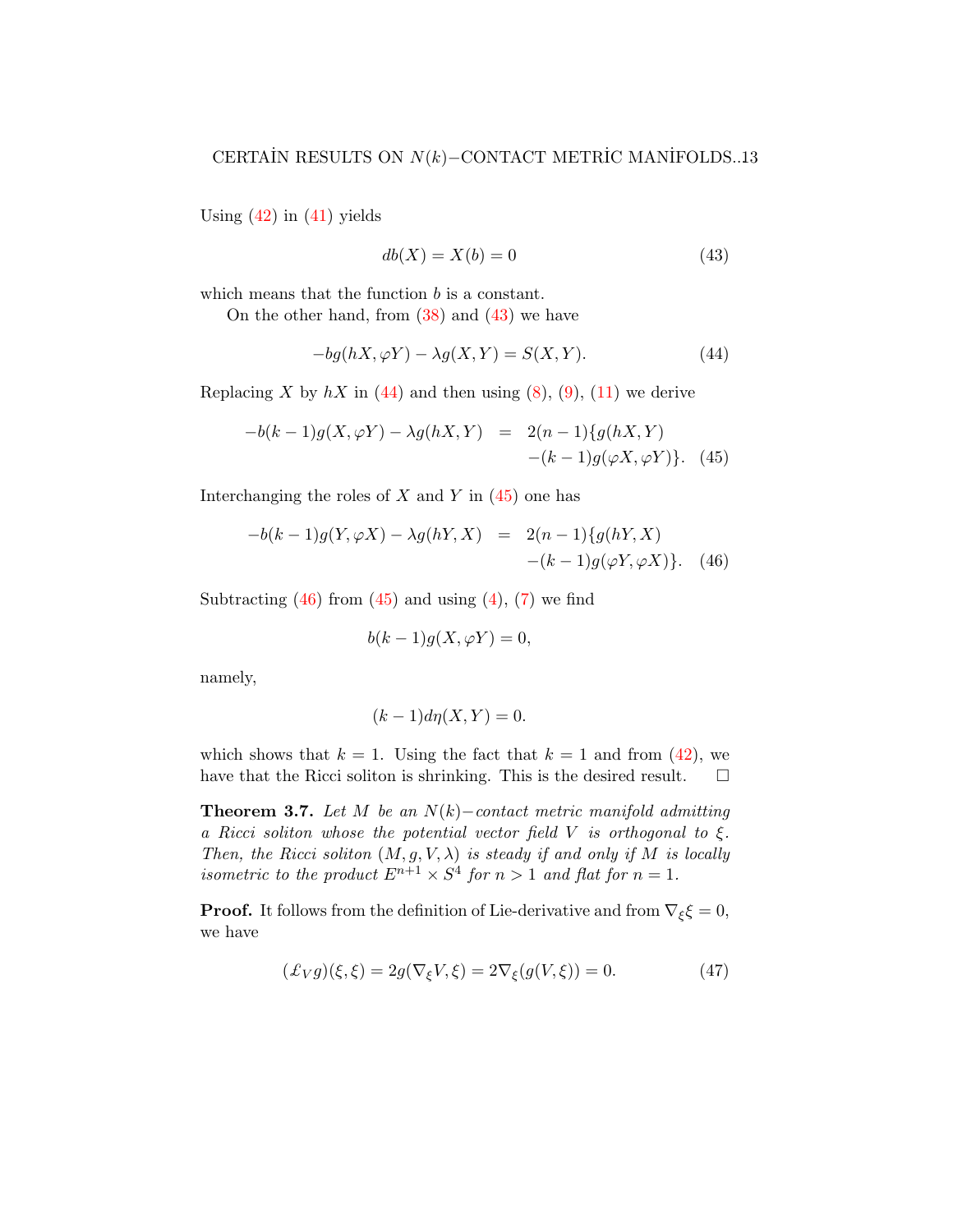Since  $M$  is a Ricci soliton and from equation  $(1)$  we write

<span id="page-13-1"></span>
$$
(\pounds_V g)(X, Y) + 2S(X, Y) + 2\lambda g(X, Y) = 0
$$
\n(48)

for any  $X, Y \in \Gamma(TM)$ . Also, putting  $X = Y = \xi$  in [\(48\)](#page-13-1) and using  $(12), (47),$  $(12), (47),$  $(12), (47),$  $(12), (47),$  we get

<span id="page-13-2"></span>
$$
\lambda = -2nk.\tag{49}
$$

This result ends the proof of the theorem.  $\Box$ 

Using the equality [\(49\)](#page-13-2), we can state the following.

Corollary 3.8. Let M be an  $N(k)$ –contact metric manifold admitting a Ricci soliton whose the potential vector field V is orthogonal to  $\xi$ . If M is Sasakian, then the Ricci soliton  $(M, q, V, \lambda)$  is shrinking.

**Example 3.9.** From example [2.1,](#page-4-1) we know that the manifold  $M$  is a 3-dimensional  $N(1 - a^2)$ -contact metric manifold. Using the expressions of the curvature tensors, we find the values of the Ricci tensors as follows:

$$
S(e_1, e_1) = 2(1 - a^2), \quad S(e_2, e_2) = 0, \quad S(e_3, e_3) = 0, \quad S(e_i, e_j) = 0
$$

for all  $i, j = 1, 2, 3$   $(i \neq j)$ . In this case, M admits a Ricci soliton  $(g, V = e_2, \lambda)$  which satisfies the equation [\(1\)](#page-1-0) for  $\lambda = 0$ . Similarly, M admits a Ricci soliton  $(g, V = e_3, \lambda)$  which satisfies the equation [\(1\)](#page-1-0) for  $\lambda = 0$ . From  $\lambda = 0$ , the manifold M becomes N(0)–contact metric manifold. This verifies our Theorem [3.7.](#page-12-5)

#### Acknowledgement

The author thanks the referee for careful reading of the manuscript.

# References

<span id="page-13-0"></span>[1] A. M. Blaga, M. Crasmareanu, Torse-forming η−Ricci Solitons in Almost Paracontact  $\eta$ –Einstein Geometry, Filomat, 31(2) (2017), 499-504.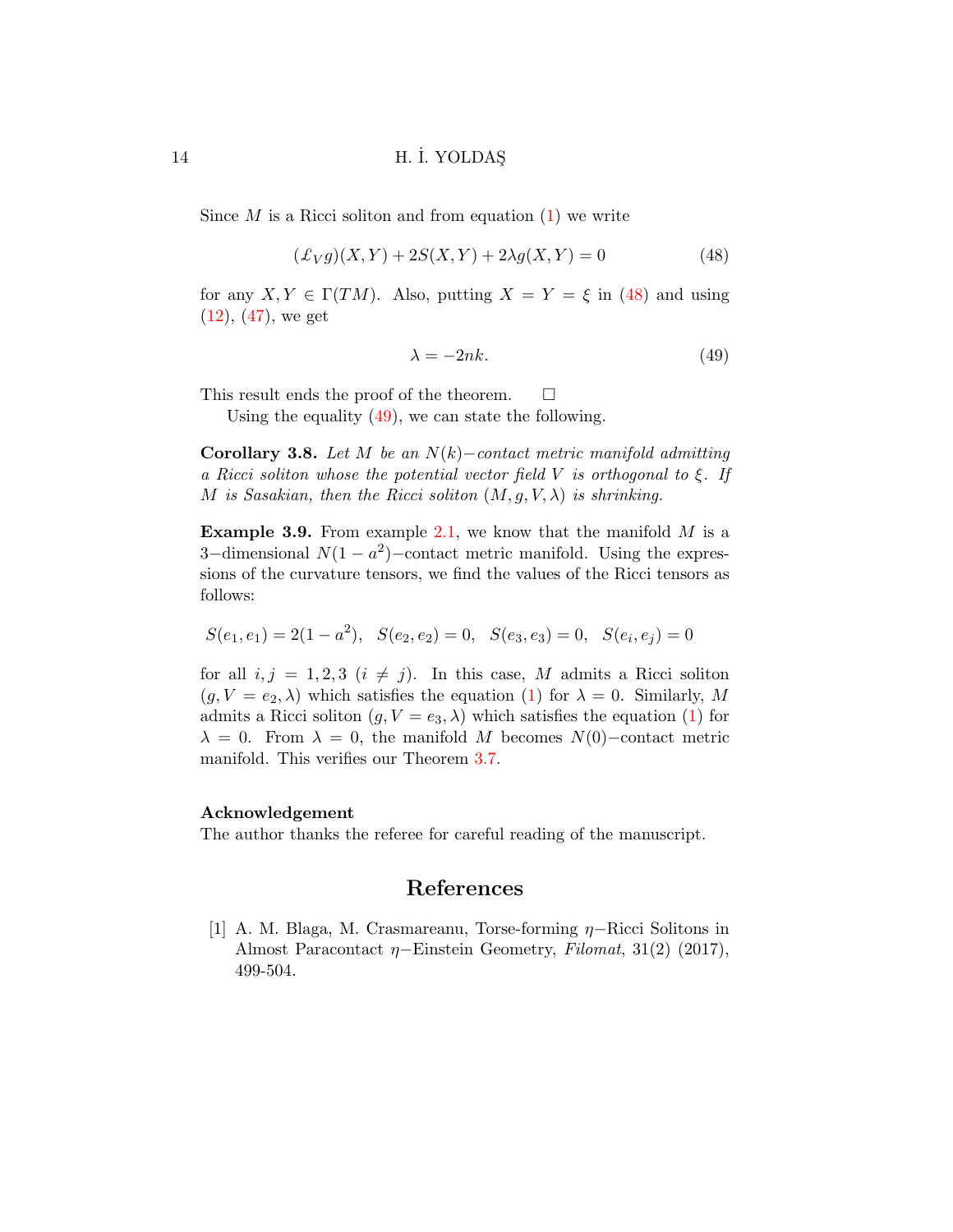- <span id="page-14-8"></span>[2] D. E. Blair, Contact Manifolds in Riemannian Geometry, Lecture Notes in Mathematics, Springer-Verlag, Berlin, (1976).
- <span id="page-14-9"></span>[3] D. E. Blair, Riemannian Geometry of Contact and Symplectic Manifolds, Progress in Mathematics 203, Birkhouser Boston, Inc., MA, (2002).
- <span id="page-14-10"></span>[4] D. E. Blair, J. S. Kim, M. M. Tripathi, On the Concircular Curvature Tensor of a Contact Metric Manifold, J. Korean Math. Soc., 42(5) (2005), 883-992.
- <span id="page-14-0"></span>[5] D. E. Blair, T. Koufogiorgos, B. J. Papantoniou, Contact Metric Manifold Satisfying a Nullity Condition, Israel J. Math., 91 (1995), 189-214.
- <span id="page-14-7"></span>[6] B.-Y. Chen, Classification of Torqued Vector Fields and Its Applications to Ricci Solitons, Kragujevac J. Math., 41(2) (2017), 239-250.
- <span id="page-14-6"></span>[7] B.-Y. Chen, Some Results on Concircular Vector Fields and Their Applications to Ricci Solitons, Bull. Korean Math. Soc., 52(5) (2015), 1535-1547.
- <span id="page-14-3"></span>[8] B.-Y. Chen, L. Verstraelen, A Link Between Torse-forming Vector Fields and Rotational Hypersurfaces, Int. J. Geo. Methods in Modern Physics, 14(12) (2017), 1-10.
- <span id="page-14-4"></span>[9] M. Crasmareanu, Scalar Curvature for Middle Planes in Odd-Dimensional Torse-forming Amost Ricci Solitons, Kragujevac J. Math., 43(2) (2019), 275-279.
- <span id="page-14-5"></span>[10] M. Crasmareanu, Parallel Tensors and Ricci Solitons in N(k)−quasi Einstein Manifolds, Indian J. Pure Appl. Math., 43 (2012), 359-369.
- <span id="page-14-1"></span>[11] U. C. De, A. K. Gazi, On Φ−Recurrent N(k)−Contact Metric Manifolds, Math. J. Okayama Univ., 50 (2008), 101-112.
- <span id="page-14-2"></span>[12] U. C. De, A. Yildiz, S. Ghosh, On a Class of N(k)−Contact Metric Manifolds, Math. Reports, 16 (2014), 207-217.
- <span id="page-14-11"></span>[13] U. C. De, J. Y. Suh, P. Majhi, Ricci Solitons on η−Einstein Contact Manifolds, Filomat, 32(13) (2018), 4679-4687.